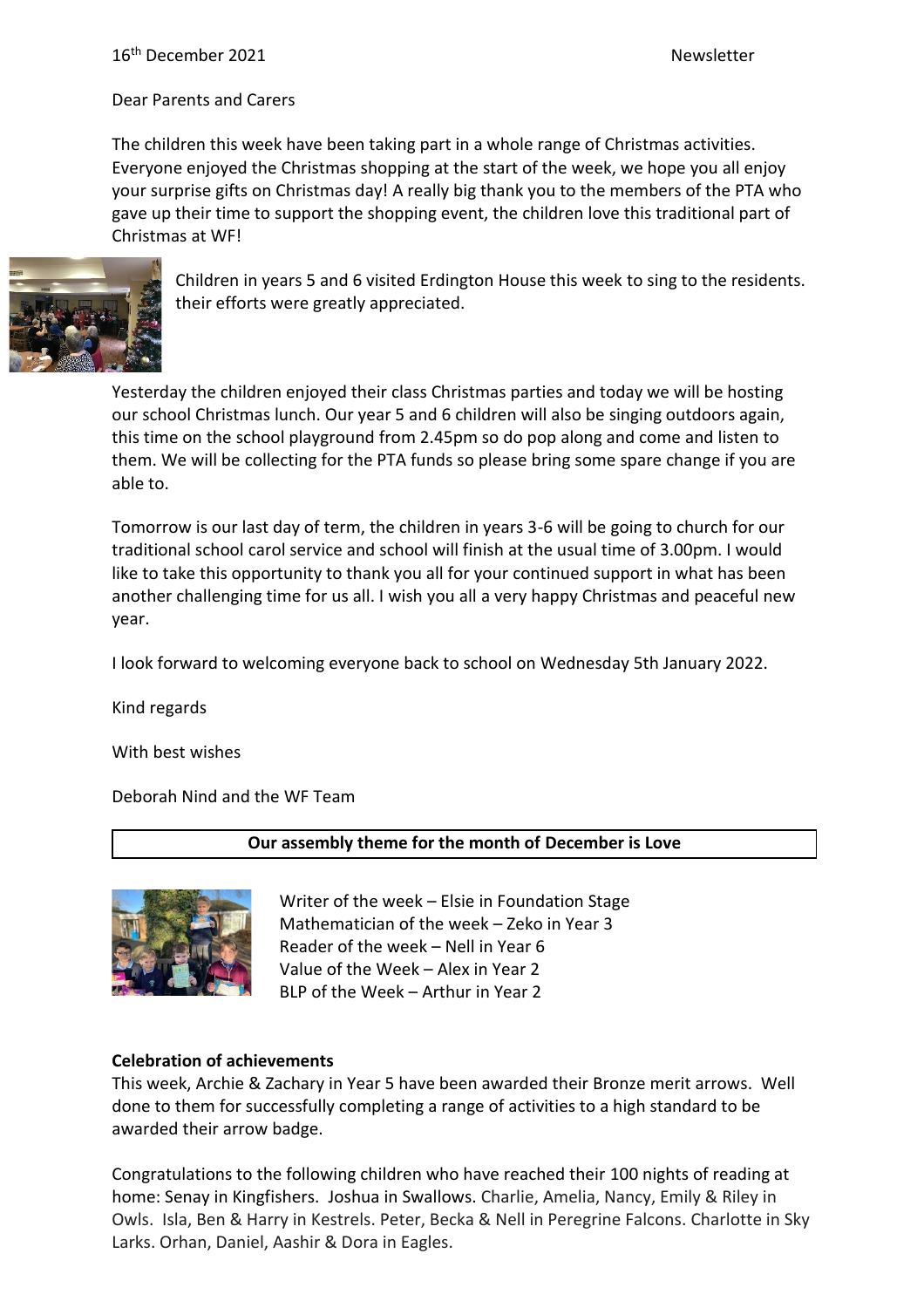Congratulations to the following children who have reached their 75 nights of reading at home: Luca, Felicity & Everest in Swallows. Serenity in Owls. Eva in Sky Larks. Congratulations to the following children who have reached their 50 nights of reading at home: Charlie H in Sky Larks. Archie in Eagles.

#### **Attendance**

School starts at 8:45am, can you please make sure your child is in class by 8:45am. **EVERY SCHOOL DAY COUNTS!**

There are only 190 statutory school days in one year and 175 days (weekends and school holidays) available to use for holidays. Parents should avoid taking their children out of school during term time in order to go on holiday.

| <b>Class</b>      | Attendance for 06.12.21 - 10.12.21 |
|-------------------|------------------------------------|
| Eagles            | 95.49%                             |
| Kestrel           | 99.33%                             |
| Kingfishers       | 99.17%                             |
| Nightingales      | 93.85%                             |
| Owls              | 95.33%                             |
| Peregrine Falcons | 95%                                |
| <b>Red Kites</b>  | 96.43%                             |
| Robins            | 97.89%                             |
| Sky Larks         | 89.15%                             |
| <b>Swallows</b>   | 96.15%                             |
| Wrens             | 97.63%                             |
| Total             | 95.88%                             |

# **Update from the PTA**

At last weeks Christmas plays the raffle and lucky buckets raised a wonderful £411.50. A final figure will be confirmed on Friday but the Christmas Shopping Event held on Tuesday has raised just under £400.

This money will go a long way to supporting the school.

We will be collecting old Christmas cards the first week back next term, there will be a box situated outside the year 5/6 classrooms.

The first Uniform Exchange sale will take place on Friday 7th January, please look out for more information on this.

And finally, a big thank you from the PTA to everyone for their continued support, we wish you all a very Merry Christmas and a Happy New Year.

# **Parenting Smart Website**

Please see link below for a new Parenting Smart website – it is a free online resource featuring practical advice and tried and tested tips for parents and carers of primary school age children.

[https://parentingsmart.place2be.org.uk/?utm\\_source=Sprint1&utm\\_medium=email&utm\\_c](https://parentingsmart.place2be.org.uk/?utm_source=Sprint1&utm_medium=email&utm_campaign=parenting-smart) [ampaign=parenting-smart](https://parentingsmart.place2be.org.uk/?utm_source=Sprint1&utm_medium=email&utm_campaign=parenting-smart)

#### **Free Mental Health Awareness course for Parents & Carers**

In partnership with the Mental Wealth Academy, Oxfordshire Youth is delivering online Mental Health Awareness Training for Parents and Carers of young people. The training happens monthly and it's FREE for Oxfordshire residents\*. The session primarily considers the mental health of adolescents and young adults, aiming to help parents and carers to:

• Identify emotional distress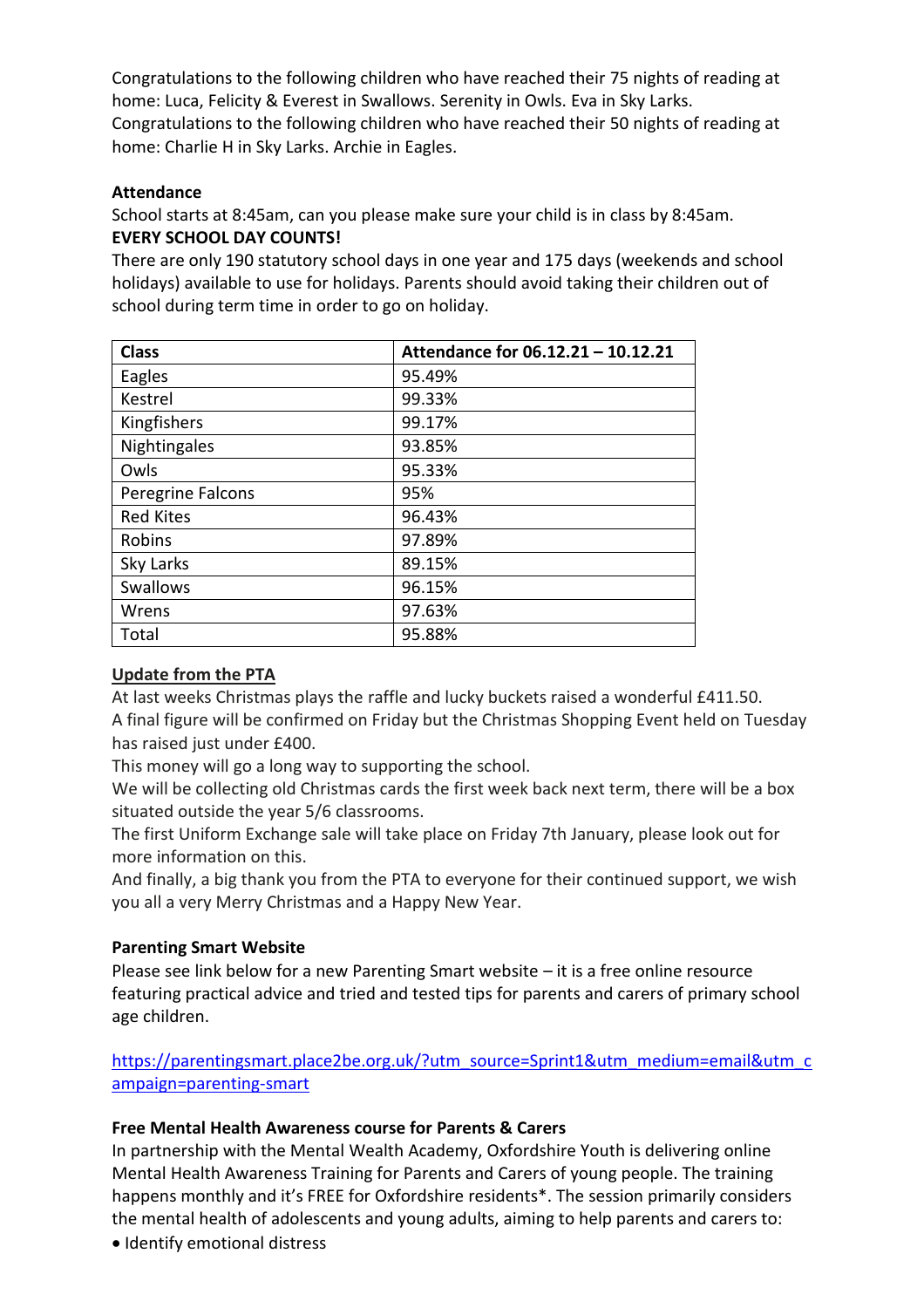• Know where, and how, to signpost children and young people if you, or they, have a concern

• Learn practical strategies to help with listening to, and supporting, children and young people

• Develop your understanding of the wide range of factors and variables that can impact on children and young people's mental health

• Feel more confident and less fearful having 'the conversation' with your child or young person

The session lasts 1.5 hours and includes presentations and group work, providing the opportunity to speak with other parents and carers about young people's mental health. Since the launch of the training, Oxfordshire Youth has received extremely positive feedback by the attendees. The evaluation forms that Oxfordshire Youth asks attendees to complete, show that parents and carers have improved their confidence, knowledge and understanding around young people's mental health. 100 % of the attendees would recommend this training to others. For further information, booking or to check the dates of these sessions, please click on the link below:

https://www.eventbrite.co.uk/ o/oxfordshire-youth-12478648335

\*In order to receive tickets for free, Oxfordshire residents need to use the first part of their postcode as the promo code (e.g: OX4) when purchasing the tickets online

# **Breakfast Club**

Breakfast club runs every day from 07:30 – 08:45 in the Howard Hillsdon building (old playgroup). The children enjoy a range of breakfast cereals, fruit juices, yoghurts and toast, followed by the opportunity to play indoor games. The cost is £5.00 per child. If you would like your children to take part in breakfast club, **please see the staff in the office to book prior to attendance.**

#### **Step 2 Dance Lessons**

A local dance company Step 2 that comes into school has lots of lessons for all range of ages. Please see website below for further details: [Step 2 Dance Oxford Homepage](https://www.step2dance.co.uk/home) — STEP 2 DANCE

#### **Yarnton Youth Netball**

Open to boys and girls in years 3, 4, 5 & 6 from William Fletcher School. Training is on Wednesdays at the school, after school until 4pm. Places are limited, and if you are interested in your child taking part please email [yarntonyouthnetball@gmail.com](mailto:yarntonyouthnetball@gmail.com) for more details. This year we will be asking all youngsters involved to become members of England Netball for a small one-off fee, so that we can run the session as part of Yarnton Netball Club.

# **Yarnton Blues FC U9s (September 2021)**

Yarnton Blues Football Club – U9s are looking for players for next season (starting September 2021). If your child will still be aged 8 on August 31st 2021 and would be interested in joining the team, we have spaces available at the moment.

Training sessions take place on Wednesdays at 17:30 at Yarnton Park, off Rutten lane. \*\*Note: Football boots or astros, and shin pads required.

If you would like more information please contact the club secretary James Finnigan via email [\(secretary@yarnton-blues.co.uk\)](mailto:secretary@yarnton-blues.co.uk).

# **Forthcoming Dates**

**December 2021** 17.12.2021 Carol Service for Key Stage 2 17.12.2021 Term 2 ends